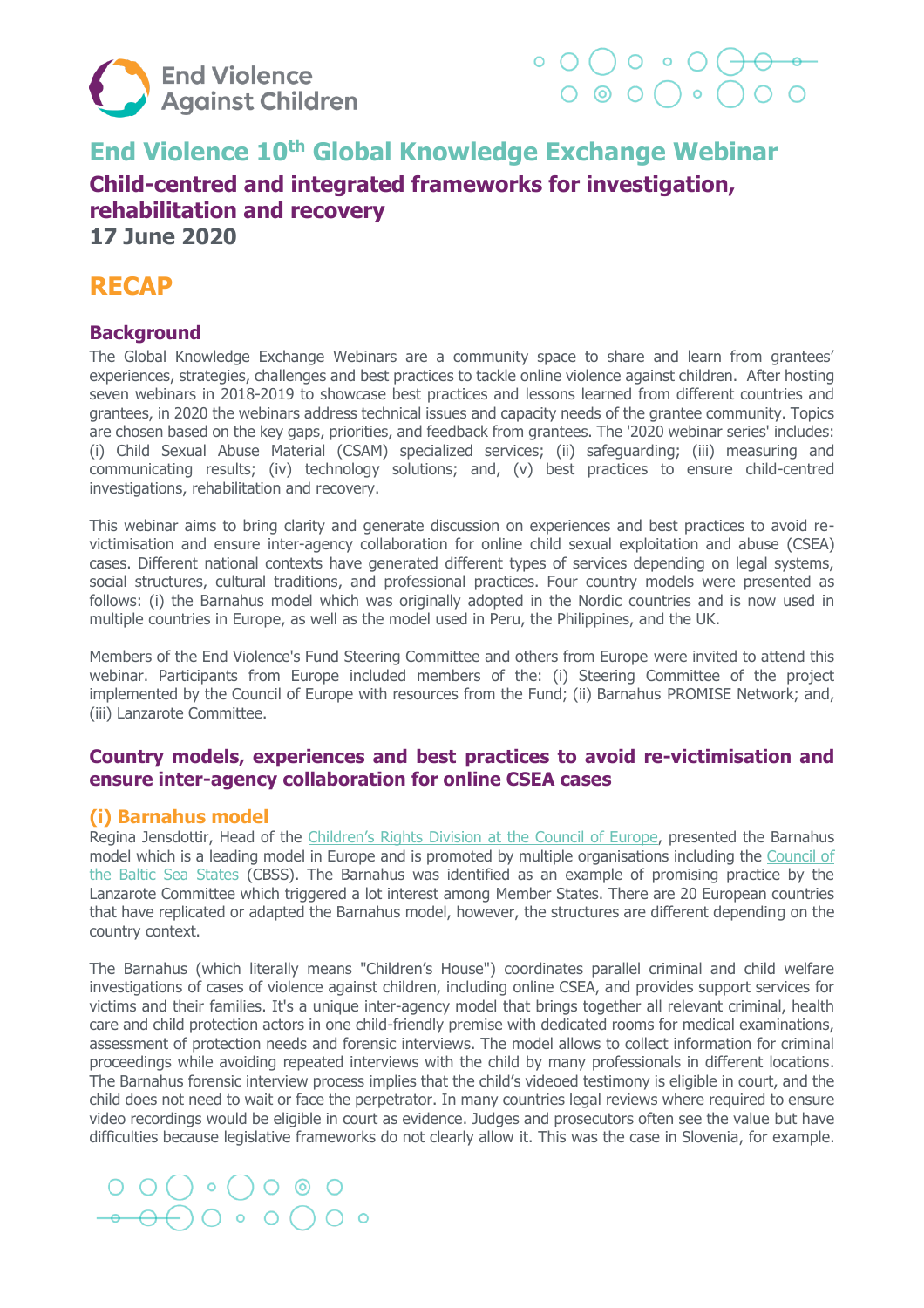



Therefore, the CoE supported the drafting of a specific Barnahus law aimed at defining the operational and organisation framework for Barnahus and the roles and responsibilities of each actor.

The model does not require important financial investments, but mainly change in working methods and mindsets as the child victim is put at the centre of the proceeding. Based on the experiences in EU countries, key enabling factors include: (i) strong political leadership and commitment; (ii) appropriate legal and policy framework; (iii) sustainable public funding anchored in the State budget; (iv) formal agreements to facilitate solid inter-agency collaboration; and, (v) public awareness to ensure confidence in reporting. Education, awareness-raising and capacity building are at the heart of the Barnahus model. This involves not only continued professional development, but awareness-raising with relevant external actors (e.g. teachers). For example, in Finland the Barnahus staff has a mandatory obligation to put aside time for education, training and awareness-raising.

One of the key contributing factors to facilitate collaboration between key agencies and professionals is to ensure inter-agency agreements are in place and are implemented. It is also important to create mechanisms to build trust and facilitate exchanges, such as steering group meetings, tools and procedures. In Slovenia, the CoE supported the development of the [National Guidelines for Barnahus](http://www.coe.int/en/web/children/barnahus-project-in-slovenia) and the negotiation of roles and responsibilities of each partner with support from hands-on professionals working in Barnahus structures in other countries. Peer-to-peer knowledge sharing was well appreciated and especially crucial for engaging legal professionals. The Child and Youth Protection Centre in Zagreb (Croatia) is a good example of how Barnahus models can work effectively with the helpline.

The Barnahus protocols were initially addressing contact abuse in the circle of trust, however, online CSEA has been integrated and services adapted as the online dimension requires additional expertise and a lifelong support because the images are accessible for life. Comparative data is currently not available; however, the CoE conducted a snapshot survey in collaboration with the Barnahus PROMISE Network (with responses from countries with Barnahus structures) which shows that statistics vary depending on the country. For example, in Ireland 15% of caseload are online CSEA cases; in Norway with 7 Barnahus, statistics varied in the past two years from over 15% to less than 4% with an average of 7.5%-7% for both 2019 and 2020.

### **Key contacts**

- **Regina Jensdottir**: regina.jensdottir@coe.int
- **Mirka Honko**: mirka.honko@coe.int

#### **Resources**

- [Barnahus model](http://www.barnahus.eu/) lessons learnt, quality standards, research, guidance, support and training.
- Guidance and templates to facilitate interagency agreements are available on the [PROMISE network](https://www.childrenatrisk.eu/promise/)
- Documented best practices in negotiating interagency collaboration, [Slovenian example.](https://endviolence.sharepoint.com/sites/team/Shared%20Documents/04.%20Funding/01.%20EVAC%20Fund/Grant%20Management/Webinar/Global%20Online/June%202020/•%09https:/www.coe.int/en/web/children/barnahus-project-in-slovenia)
- Violence Prevention [Collaboration Multiplier](https://www.end-violence.org/sites/default/files/paragraphs/download/Collaboration%20Multiplier%20Tool.pdf) tool for governments, civil society and businesses.
- [Resource paper:](https://www.childrenatrisk.eu/promise/wp-content/uploads/sites/4/2020/01/LegalBriefing2020_FINAL.pdf) At the Crossroads Exploring changes to criminal justice proceedings when they intersect
- with child protection proceedings in cases involving child victims of violence, January 2020.
- Council of Europe, Protection of children against sexual exploitation and abuse: child-friendly, [multidisciplinary and interagency response inspired by the Barnahus model.](https://rm.coe.int/barnahus-leaflet-en/16809e55f4)
- [EndOCSEA@Europe project](https://www.coe.int/en/web/children/endocsea) implemented by the Council of Europe in co-operation with the [Cybercrime](https://www.coe.int/en/web/cybercrime/endocsea-europe)  [Office](https://www.coe.int/en/web/cybercrime/endocsea-europe) (C-PROC) with financial support from the End Violence Fund. As part of this project, CoE is developing four training modules to harmonise investigation, prosecution and judging of online CSEA cases to be piloted in three EU countries in 2021.

### **(ii) Peru**

Andrea Querol Lipcovich, President of the Board at [Capital Humano y Social Alternativo](http://www.chsalternativo.org/) (CHS), presented the work of the Legal & Psychosocial Care and Guidance Center (CALP), and best practices examples from Peru to avoid revictimisation and ensure inter-agency collaboration for online CSEA cases.

# $\begin{array}{ccc} \circ & \circ & \circ & \circ & \circ \circ \end{array}$  $\Theta$  $\overline{\Theta}$  $\circ$   $\circ$   $\overline{\bigcirc}$  $\circ$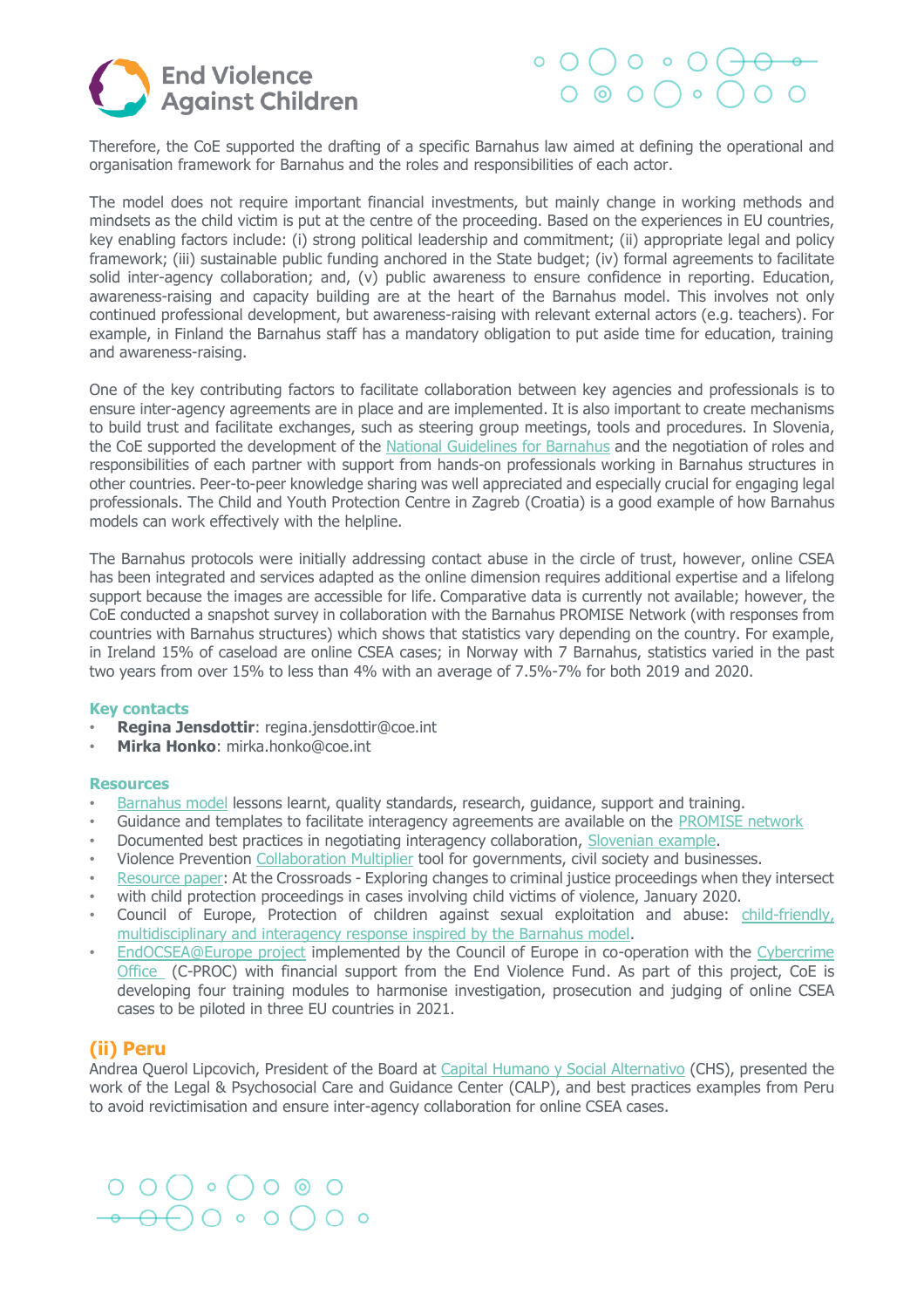

# $\circ$  O  $\cap$  O  $\circ$  O  $\circ$  $O$   $O$   $O$   $O$

The CALP provides comprehensive care for child victims of exploitation with a victim-centred approach and based on the best interest of the child. The main function of the CALP is to coordinate the work of multiple service providers, including private entities, to ensure child victims receive individualised and specialised care (e.g. via an individual care plan for each child). The center coordinates the provision of direct assistance to report abuse and access justice, immediate assistance during rescue operations, psychological and emotional support during proceedings and legal follow-up. The goal is to reintegrate child victims into a protective and emotionally stable family and to ensure that their right to education and their access to justice are reestablished.

To deliver best result for child victims, the CALP has developed agreements and partnerships with relevant government agencies, civil society and private sector. CHS has also advocated for legislative reforms, conducted research on online CSEA, raised awareness at local and regional level, facilitated trainings for key professionals and supported the development of cross-sectoral referrals and integrated practices to ensure coordination between key stakeholders (e.g. cross-sectoral protocol for online CSEA).

### **Key contacts**

- **Andrea Querol Lipcovich**: aquerol@chsalternativo.org
- **Javier Ruiz-Eldredge**: jruizeldredge@chsalternativo.org

#### **Resources**

- [Legal & Psychosocial Care and Guidance Center](http://chsalternativo.org/centro-de-atencion-legal-y-psicosocial-calp/) (CALP)
- [Redes Seguras,](http://chsalternativo.org/recursos/publicaciones/) a prevention tool for Androids and iPhone devices downloadable on Play or App Store.

## **(iii) The Philippines**

John Tanagho, Director of the END OSEC Center at the [International Justice Mission](https://www.ijm.org/) (IJM), presented the survivor-centered inter-agency response model to online CSEA implemented by IJM in the Philippines. IJM partners with both government and non-government partners to rescue victims, restrain criminals, restore survivors and strengthen the local justice systems. Public and private aftercare providers deliver services to online CSEA survivors to improve personal well-being, reduce the risk of revictimisation and enhance engagement with the public justice system (e.g. secure justice without re-traumatisation).

The coordinated survivor-centered approach is designed to address the complex needs of survivors of online CSEA and it involves three main components:

- The **Six Domains of Restoration** are especially critical to help survivors' journey to the point of restoration (a place where their vulnerability to revictimisation is significantly reduced). Services for victims are aligned to the six domains of restoration: (1) Safety; (2) Legal protection; (3) Mental wellbeing; (4) Economic empowerment and education; (5) Social support; (6) Physical well-being. The aftercare journey starts with the moment of rescue, followed by an assessment of the needs of the survivor, the rehabilitation, and finally the reintegration in the community where the survivor can thrive and be safe from revictimisation.
- The **Trauma-Informed Care** (TIC) is an approach, or framework, for service providers working with survivors of trauma and it refers to how service providers think about and respond to survivors. Traumainformed crisis intervention from law enforcement and social workers is critical to ensure that a survivor of online CSEA is supported through the rescue and removal from an abusive situation. The way in which services are delivered can help avoid re-traumatisation and re-victimisation and can support the creation of safe spaces for survivors so they can take advantage of all available resources.
- **Multidisciplinary Case Management** includes Multi-Disciplinary Rescue Teams where social workers support police-led rescue operations to provide crisis intervention care; and, Multi-Disciplinary Case Conferences where social workers, police and prosecutors create a post-rescue survivor-centered case management plan. Once a child is removed from a situation of abuse, she/he is taken to a temporary processing center or a safe space where inquest proceedings will be ongoing for 36 hours.

IJM has also invested in trauma-informed prosecution innovation like for example Videotaped In-Depth Interviews (VIDI) developed in collaboration with aftercare providers. VIDI are video recorded interview of a

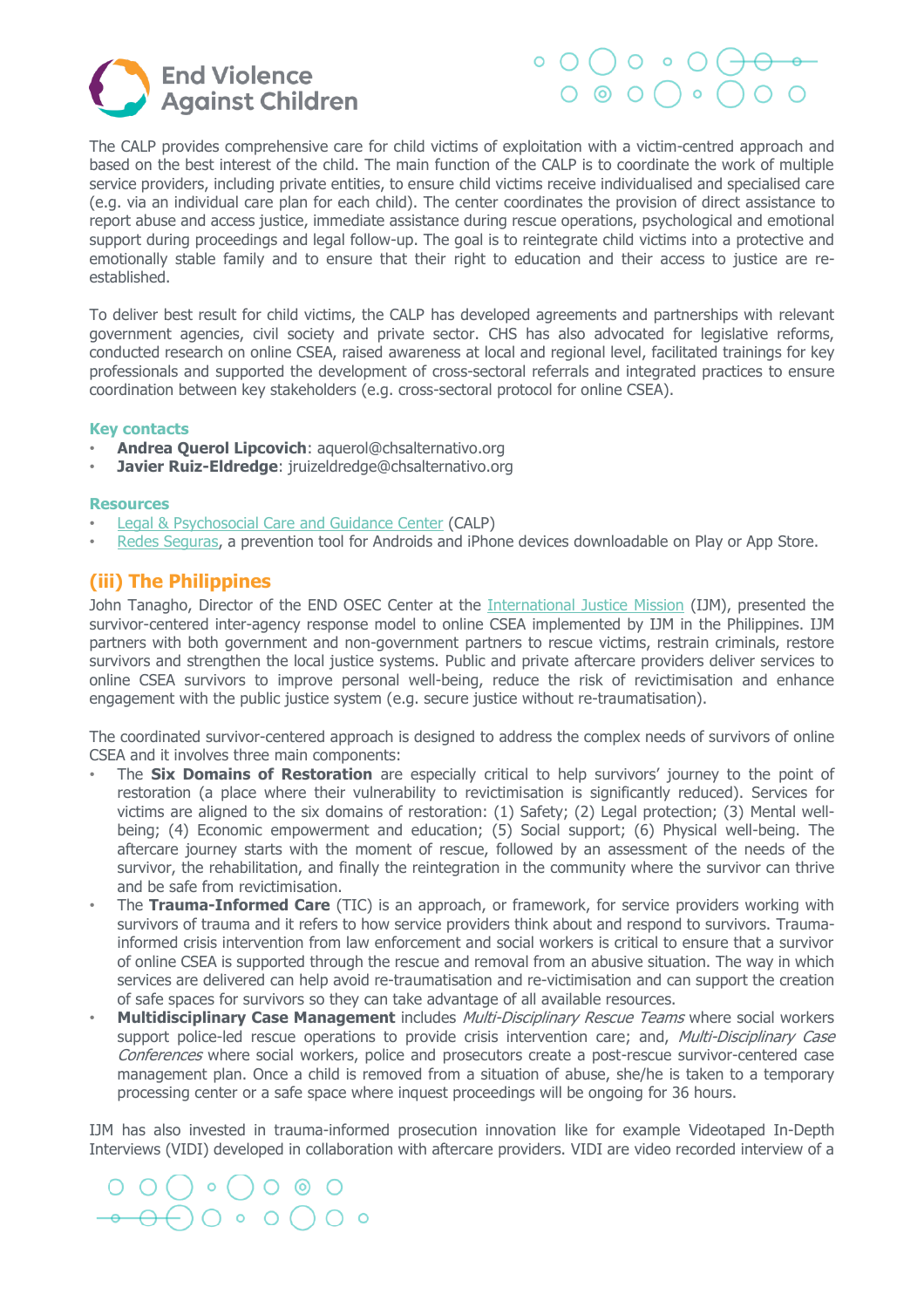



survivor conducted by trained members of a multidisciplinary team or representatives of law enforcement and child protective services. When conducted and recorded properly, VIDIs are admissible as evidence and can be presented in lieu of live victim testimony during trial so to protect survivors from re-traumatisation and revictimisation.

### **Key contacts**

• **John Tanagho**: jtanagho@ijm.org

#### **Resources**

- Validation study for the [Aftercare Successful Outcomes](https://www.ijm.org/documents/studies/ijm_assessment-of-survivor-outcomes_validation-study_single-pages_compressed.pdf) (ASO), tool using the six aftercare domains.
- IJM, [Assessment of Survivor Outcomes Guidance Manual,](https://www.ijm.org/documents/studies/ASO-Guidance-Manual.pdf) 2018.

### **(iv) United Kingdom**

Daniel Laskey-Heard, International Programme Manager at the [Marie Collins Foundation](https://www.mariecollinsfoundation.org.uk/mcf/who-we-are) (MCF), shared the United Kingdom's experience in providing services for child victims of online CSEA and other forms of violence while ensuring inter-agency communication and collaboration.

The introduction of the [Children's Act 2004](http://www.legislation.gov.uk/ukpga/2004/31/contents) set out to better regulate intervention in children's interests and strengthened the requirement for cooperation, by placing new duties on key service providers at the local level. Moreover, a comprehensive framework for collaboration is outlined in the statutory guidance called [Working Together to Safeguard Children](https://www.gov.uk/government/publications/working-together-to-safeguard-children--2) which recognises that keeping children safe is everybody's responsibility and key agencies need to ensure inter-agency communication, collaboration and coordination of responses. The international dimension of inter-agency collaboration needed to tackle online CSEA is outlined in the '4P' response framework (Pursue, Prevent, Protect, Prepare) as part of the [UK Serious](https://www.gov.uk/government/publications/serious-and-organised-crime-strategy-2018)  [Organised Crime Strategy.](https://www.gov.uk/government/publications/serious-and-organised-crime-strategy-2018)

The statutory guidance also specifies that the child should be kept 'front and centre' of all decision-making and outlines the legal obligations and timescales for practitioners to respond, differentiated by the specific level of need of the child (from access to universal support services for children at least risk to more targeted and specialist support). It also fosters a culture of learning across agencies and outlines the established protocols and procedures to ensure accountability, so that each agency clearly understands their specific role in delivery of a holistic response. It is important to note that the impact and specific vulnerabilities of online CSEA require a differentiated response from practitioners to ensure victims' recovery.

In such context, MCF developed a training model called [Click Path to Protection](https://www.mariecollinsfoundation.org.uk/cpp) to enable all professionals working with victims of online CSEA to support practitioners in not addressing 'WHAT' they can do, but really understanding 'HOW' they can effectively adapt their practice, to meet the recovery needs of children abused online. The training describes the positive impact each agency can make, from the point of the initial report being made and moving through the end-to-end journey through the police investigation, through the court process, from discovery to recovery, in ensuring professional practice does not negatively impact on the victims' ability to recover. With support from the End Violence Fund, MCF will adapt this training model for global delivery and support international partners in implementing it around the world.

### **Key contacts**

- **Daniel Laskey-Heard**: dlaskey-heard@mariecollinsfoundation.org.uk
- **Simon Mason**: smason@mariecollinsfoundation.org.uk

### **Update from the End Violence Global Partnership and Fund**

The [Technology Coalition](https://www.technologycoalition.org/) launched [Project Protect,](https://www.end-violence.org/articles/project-protect-new-initiative-end-violence-online) a new initiative to end violence against children online. The project aims to develop the structure, membership models, and staffing needed to drive change and build a resource for the whole technology industry dedicated to preventing and eradicating online CSEA. End Violence will be the lead partner for the research arm of the Project Protect which will focus

 $O() \circ () \circ \circ \circ$  $\Theta\bigcirc\bullet\bullet\bigcirc\bullet\bullet$